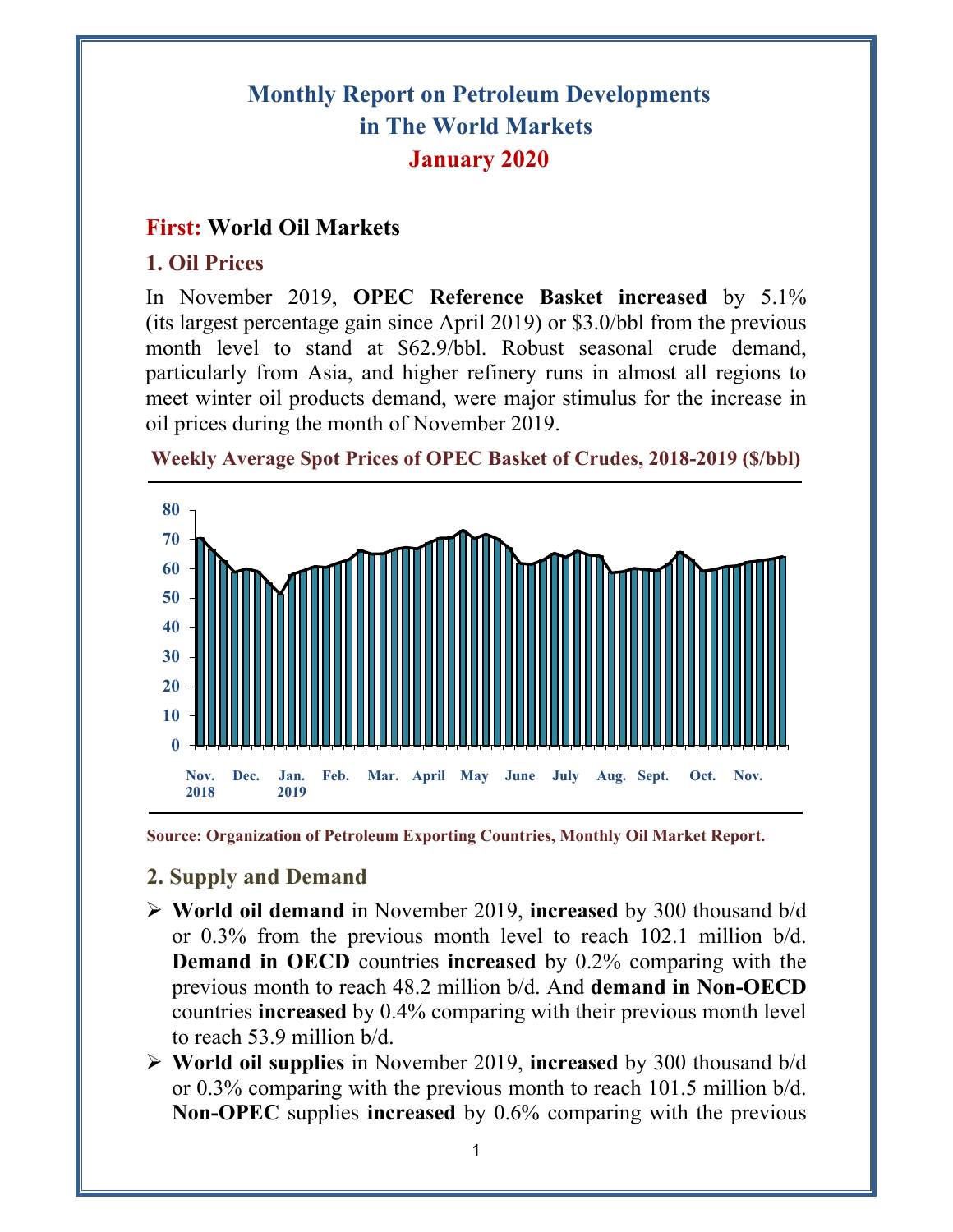month to reach 66.8 million b/d. Whereas preliminary estimates show that **OPEC** crude oil and NGLs/condensates total supplies **decreased** by 0.3% comparing with the previous month to reach 34.7 million b/d.



**World Oil Supply and Demand (million b/d)** 

**Source: Energy Intelligence Briefing Nov. 5, 2019.** 

 **US tight oil production** in November 2019, **increased** by only 0.7% to reach about 9.1 million b/d, despite the decrease in **US oil rig count** for the twelveth month in a row, by 30 rig from the previous month level to stand at 729 rig.



**US tight oil production and oil rig count** 

#### **3. Oil Inventories**

 **OECD commercial inventories** in November 2019 **decreased** by 24 million barrels from the previous month level to reach 2880 million barrels, and **Strategic inventories** in OECD-34, South Africa and

**Source: EIA, Drilling Productivity Report for key tight oil and shale gas regions Dec. 2019.**